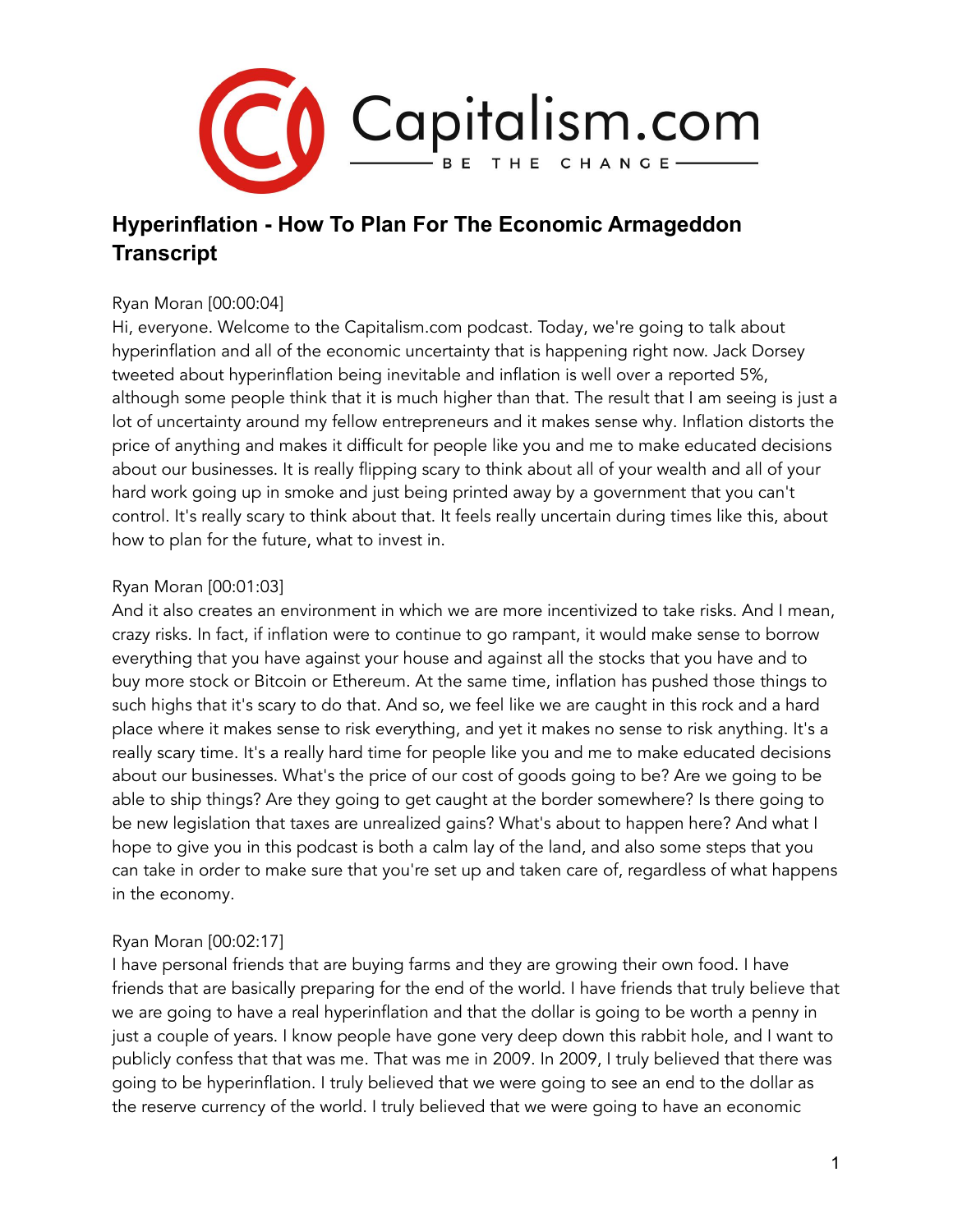

meltdown and that it would all go up in smoke and that you should buy gold and silver. If you are old enough to remember 2009, gold and silver went on similar booms to Bitcoin and Ethereum. Bitcoin and Ethereum have surpassed how much they have grown by this point.

# Ryan Moran [00:03:20]

But gold and silver were the hedge against inflation back then. And just like there are crypto newsletters of today, there were gold and silver newsletters back then. There were radio ads run for people to buy gold and silver. There were entire digital products created about how to buy gold and silver and other ways that you could hedge against inflation. That's exactly what's happening in cryptocurrencies today. Full disclosure, I own a lot of cryptocurrency. I've come full circle here. I doubted it. I was against it. I was very bearish on the overall sector and I was wrong. I was wrong on this. I was wrong because I was wrong about the technology. I still don't know if it is a proper hedge against inflation. I still don't know if buying crypto is better than buying real estate when it comes to protecting against inflation, but as an emerging technology, it's very, very interesting, but the reason I'm telling you all of this is because I have gone down that rabbit hole of being scared and making investments from a scared place, buying gold, buying silver or worse.

#### Ryan Moran [00:04:30]

What I did in 2009, more than anything else, I kept my money in cash. I kept my money in cash because if there's going to be hyperinflation, then everything is going to be distorted and we're not going to be able to buy anything. And I should probably hold onto cash. It was stupid. It makes absolutely no sense. I missed out on one of the biggest bull runs in history because I was scared, because I was pessimistic, because I was afraid of what the U S government would do. So, I am concerned for many of my friends who are seeing the landscape of the world and are making scared investment decisions or are planning for the end when that may not be necessary. I do want to honor the fact though, that there is a case to be made for rapid inflation, even hyperinflation. Hyperinflation is defined as 20% month over month increase in prices.

#### Ryan Moran [00:05:21]

That means that a stick of butter is \$5 bucks this month, it is \$6 bucks next month, and then \$6.20 and then \$7.40 and on, and on, and on it goes for ... At month over month, that would be hyperinflation. Plenty of people have a reason to think why this is the case. They see the government increasing the amount of money supply the [INAUDIBLE 00:05:45]. They are also seeing prices now going up at the grocery store and at the butcher and all over the place. We all see that, we see housing prices go up. Housing prices in Austin, Texas, where I live are up an average of 30% over the last year. That's crazy. That's absolutely insane. It's also not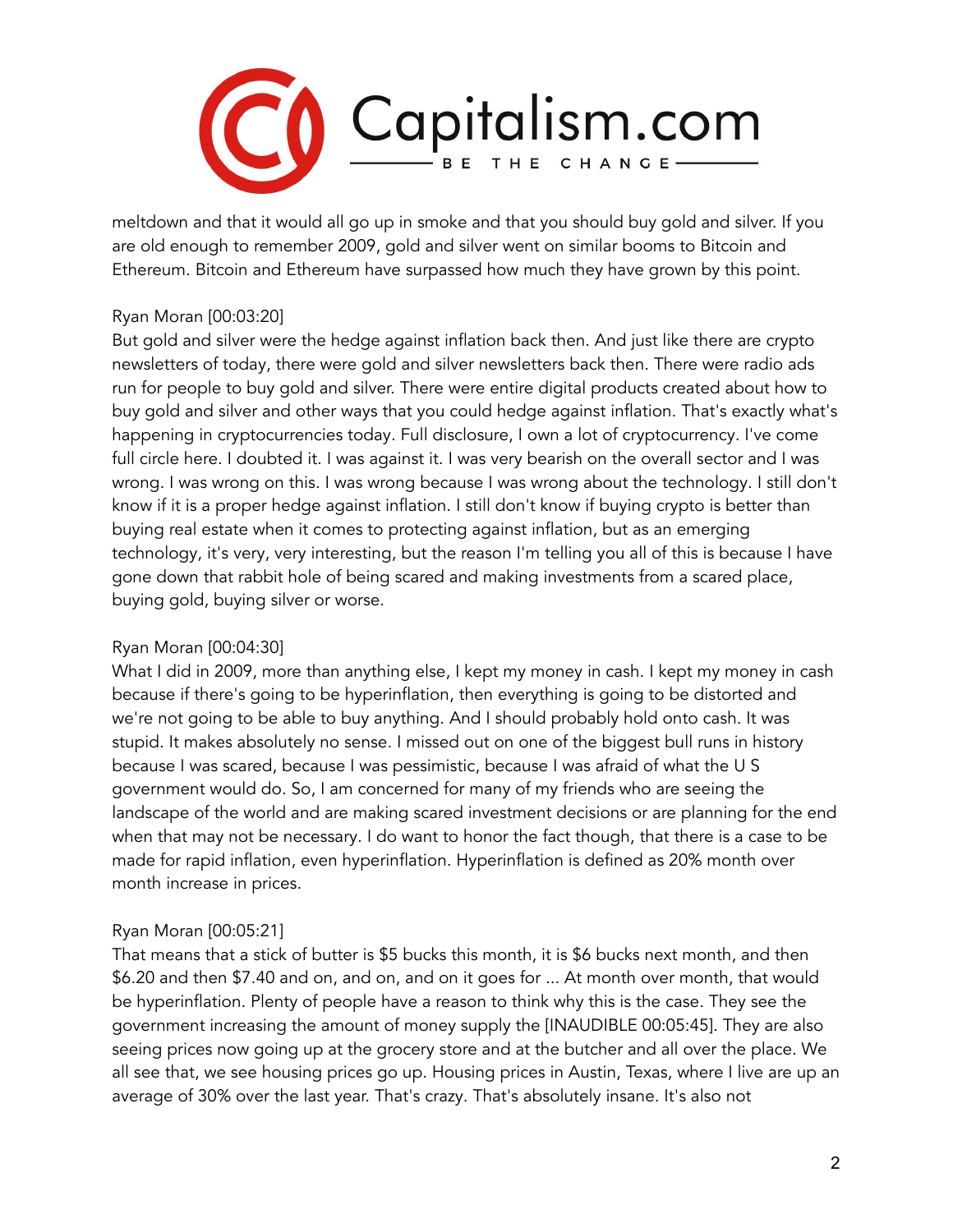

hyperinflation. 30% over 1 year is quite a run. That's inflation. It's not hyperinflation. And in fact for it to go up at the same rate would be unsustainable.

#### Ryan Moran [00:06:21]

It would be unsustainable because you would dry up the number of people who could buy houses or could buy food, or employers who could pay their team members. At some point, normal market forces kick in, but it makes sense that people would be concerned, especially at a time when Elon Musk can make \$30 billion in a day and be well on his way to becoming the first trillionaire, which when I was a kid was told, that was absolutely insane. No one will ever be a trillionaire. The fact that he is on pace to do that means something weird is going on. It means that there is way more money in the system and it's growing faster than most of us can keep up. It makes total sense that people would be concerned about the amount of inflation going on in the world and even planning for the end of it all.

#### Ryan Moran [00:07:14]

I found myself caught up in this in the last year because I was looking for a house and the prices in Austin went up so quickly it was panic buying all over the place, but the panic buying is actually what drove the prices in Austin. People were panic buying because they saw everybody else overbidding and they knew they had to overbid in order to bid out everybody else. Guess what's happening now? Now prices are falling and they're falling pretty rapidly. A house that I looked at just a month ago was dropped \$100,000 dollars. It was listed for \$1.2, they dropped their price to \$1.1 and that's happening pretty frequently, even in a hot market like Austin. Housing prices have peaked. Now they're starting to come back to earth. Now, who knows what's going to happen in the next year? But the initial buying frenzy has at least slowed and become more reasonable.

#### Ryan Moran [00:08:09]

We're also seeing that happen a little bit with the stock market. We're still hitting all time highs in the major indices, but the stock market growth has slowed a little bit. It seems to have topped out just a little and is now fluctuating, it has its highs and lows. Still going up at more of a reasonable pace, but the crazy booms have at least normalized a little bit. Where we are in the cycle is at a little bit of a curve, a little bit of a flattening. Bitcoin is back to all time highs, but it is not exploding like it was at one point. That might change, of course, but as we are right now, we're in of a breather as I'm recording this. The inflation numbers as they are recorded, as they are publicly communicated is about 5.3%. What you will hear in the media is that these are record highs or people will kind of throw this around, inflation's higher than it's ever been.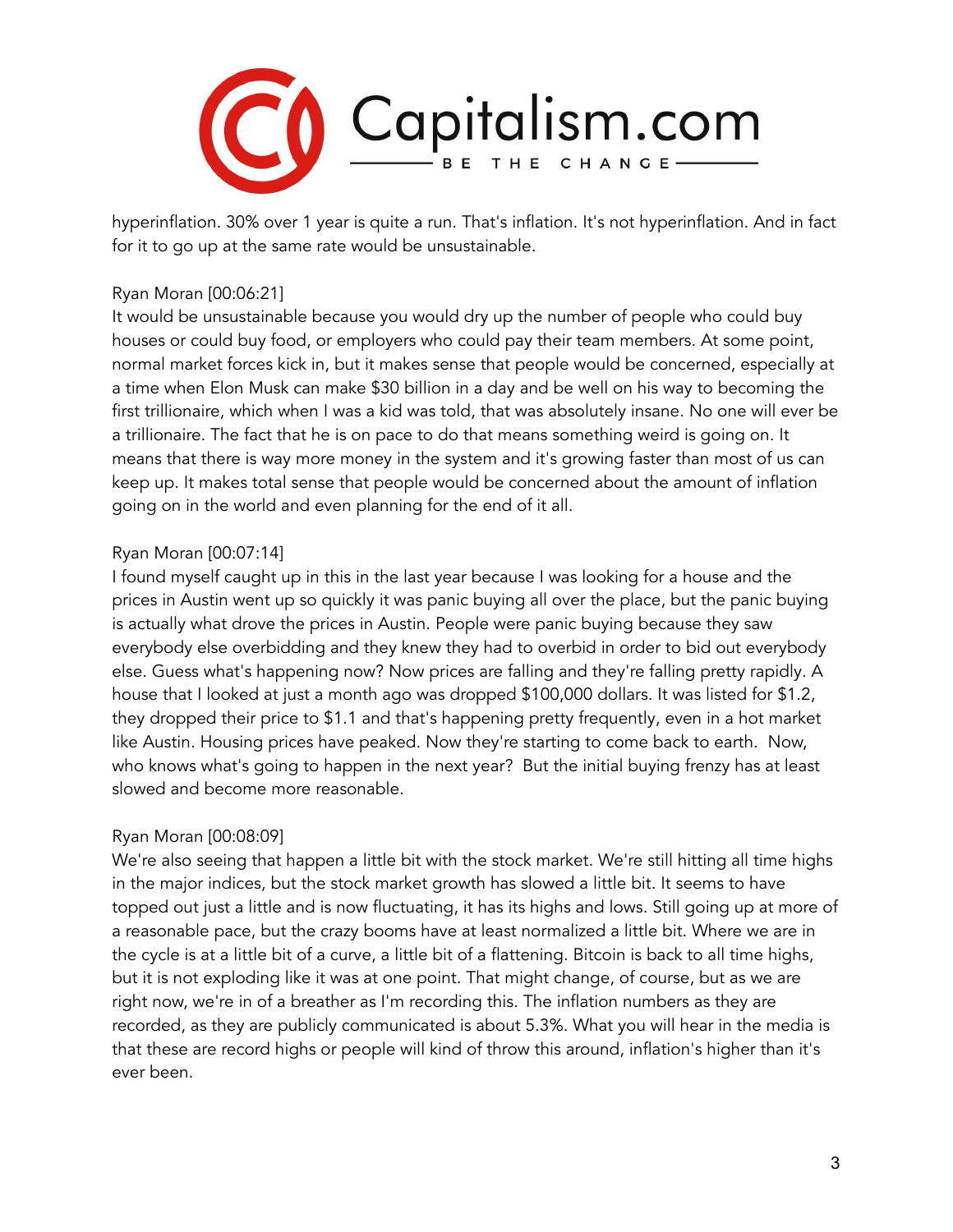

Ryan Moran [00:09:07]

That's not true. Inflation, again, as it is reported, and we can argue about whether or not these numbers are accurate, but as they are officially recorded are the same that they were in the year 2000. In the year 2000, we had the same amount of inflation as we have today. Now 5.3% is a lot of inflation. That's really high. Normally it's about 2-3% per year. So 5%, that's hard. That's tough, but it's not unprecedented. We had much higher rates of inflation in the '70s. And again, we had an equal amount in 2000. This amount of inflation can happen when you are at the peak of a cycle. When you've had a big economic boom, like we had and when you're putting a bunch of money into the system, you're going to have this type of a result, a severe amount of inflation. We are very far away from hyperinflation.

# Ryan Moran [00:10:08]

Doesn't mean it won't happen. Hyperinflation is totally possible. It's happened in other countries, but we're nowhere close to it right now. Now when you know that, or at least can see that there might be another side to this, we don't have to be so worried about what's going to happen in the future because our ability to be successful comes from having the confidence to set long-term decisions, make long-term decisions, set long-term goals. The longer term you can think the more successful you will be. Inflation and the fear of hyperinflation distorts that ability to make those long-term decisions. So, I tell you all of this, I tell you that, hey, we might be at the top of the inflation cycle. It's possible. It's also not unprecedented for us to have a situation like this. I tell you all this so that you can calm down and say, all right, hopefully this isn't going to continue for indefinite amounts of time and I can set more long-term goals here.

#### Ryan Moran [00:11:09]

Because the minute you fall into that, things are going up in price, I got to panic buy and I got to do this, you start making irrational decisions. Now again, while hyperinflation is possible, and we might continue to see this level of inflation, there are other things going on. While Jack Dorsey says that we are inevitably going to experience hyperinflation, other economists like Cathie Wood will say that we're going to enter into a period of deflation. In fact, Cathie Wood is the investor who I admire most in this world, and she argues that we are about to go through a major period of deflation because of the economic cycle that we're in, but also because of the amount of technology that is emerging. Now, my friend and mentor Tom Lehman has been on the podcast and says he disagrees with that.

#### Ryan Moran [00:11:59]

He thinks we're printing enough money to offset that, but that's actually part of the market poll here. That's actually part of market forces at work. Government always inflates, market always brings costs down. Those 2 things tend to create a sense of stability in a normal market. We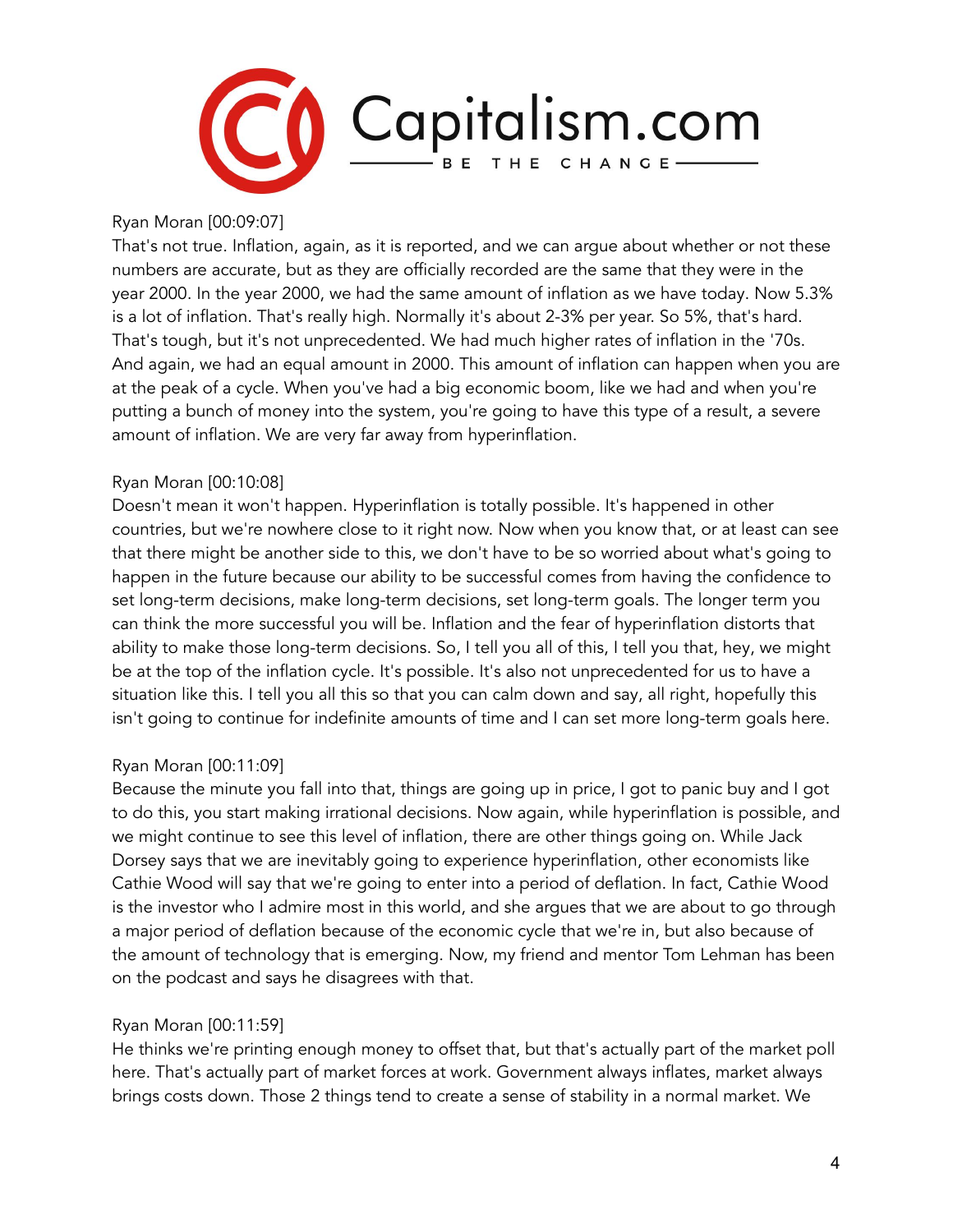

haven't had that in the last year and a half because the world shut down, we all freaked out, we hid in our houses, the government printed a whack ton of money, and the world froze. We didn't know what to do. We weren't productive, but we're coming out on the other side of that. We're starting to emerge and have normal expectations for how the world is going to move forward. We also have this other thing going on. It's this crazy shipping back up where we have total supply chain meltdown. The reason for this is a literal backlog. There's no conspiracy to keep food out of your mouth.

#### Ryan Moran [00:12:57]

There's actually a real backlog in the supply chain because it's so pent up. There's literally a traffic jam at the ports to where we can't get the inventory that we need. That will take probably 6 to 12 months for it to completely clear. The result of that is higher prices because there are now more scarce goods. We don't have the abundant flow that we are used to, and that's going to cause an increase in prices. That is what Jerome Powell is talking about when he talks about inflation being transitory, saying that we're going to have temporary increase in prices, but that will normalize over the next few years. I am not sure that it will normalize, but it is definitely worsened by the fact that we have a backlog in goods, just waiting to get checked in. If you're an Amazon seller, it's been a rough time to be able to get inventory to Amazon. Ask me how I know.

#### Ryan Moran [00:13:55]

Again, we haven't had the innovation and the productivity that we are used to because we've all been shut down and we were incentivized not to work last year, we have a backlog in products and in goods and in production. And all of those things are going to increase prices and you've got money just flowing out of the government's rear. They've got money diarrhea just flowing into the system. Of course, that is going to increase inflation to higher levels than we have seen. With all of those things happening, we are still nowhere close to hyperinflation. Now you could factor in the fact that there's also record government deficits, we've got trillion dollar deficits. Government is spending money it doesn't have, we're going to have to print that money in order to make up for it. I am worried about that one. That is the one X factor that could append to the entire system, but there's another side of this as well.

#### Ryan Moran [00:14:54]

That side is that even the very loose federal reserve has said, we're starting to get concerned about inflation. We're starting to think about tapering. We're starting to think about raising rates in the next year. And at the same time, there's a very strong chance that the Republicans gained seats in the Senate and the House in the next election cycle, which will probably create more balance in government and hopefully rein in some deficit spending and even the very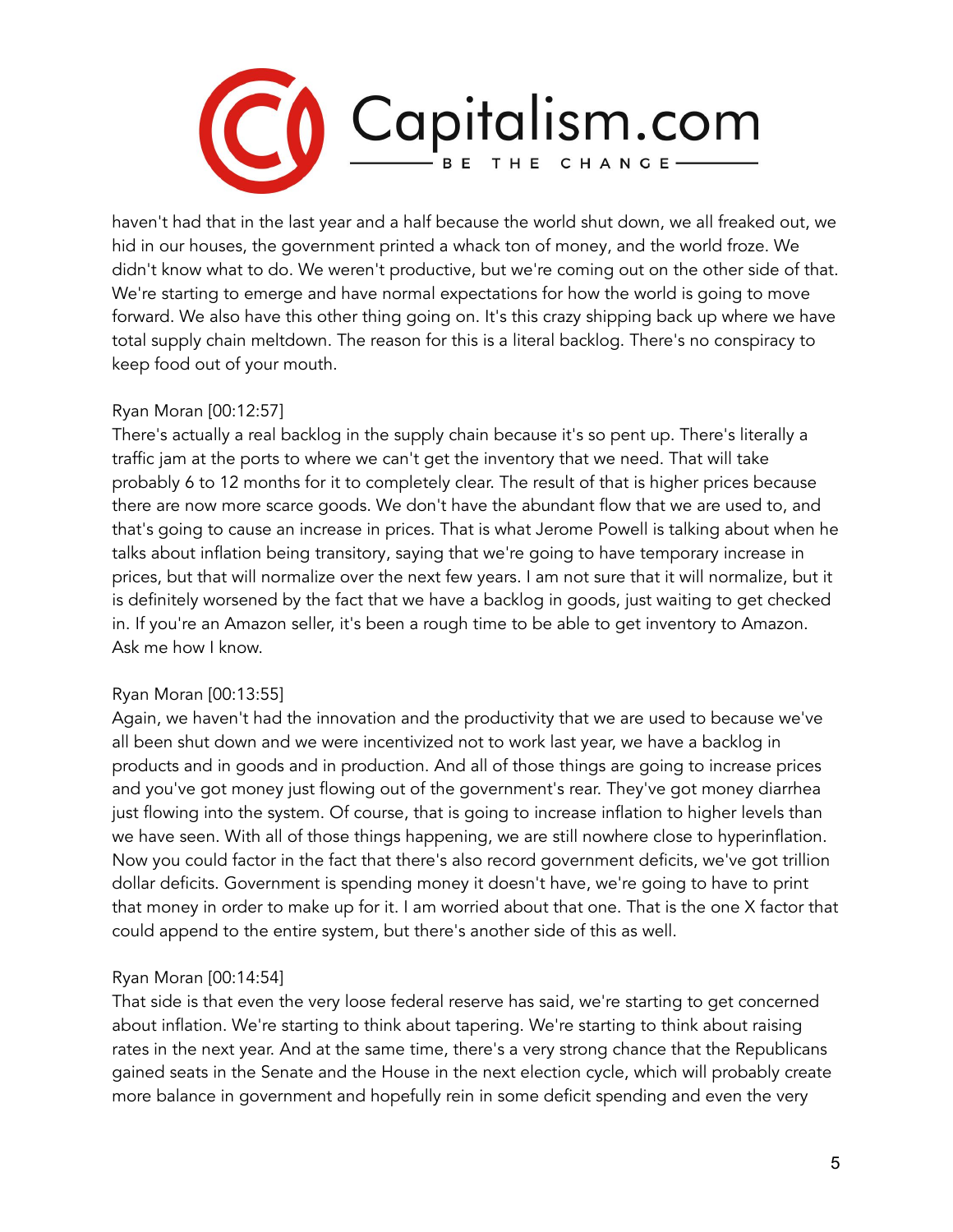

Democratic controlled Congress right now has not been able to pass as aggressive legislation as many people thought that they would. My hope is that there is some balance restorative in Washington, that we clear the supply chain that is currently gumming things up, that we start to normalize a little bit, that the federal reserve gets a little bit logical, and we stave off a situation in which we have crazy amounts of inflation.

# Ryan Moran [00:16:02]

Plus, we have innovation, we have people going back to work, we have normal market forces starting to influence hiring and firing and cash flows, we don't have free money coming to us in the form of extra unemployment that is starting to dry up. All of that will help to curb this long-term. Now I know that this will not persuade those who believe that there will be hyperinflation and I don't blame them. The government can't be trusted. The government is not logical. They do a lot of dumb things and I hate most of it. And so, I wouldn't blame anyone for being very fearful of the government right now, but I have learned the pain, I have learned the financial loss that comes from being pessimistic. What I mean by that is I have learned that when I make scared investment decisions, I get really scary result. When I don't plan for the long-term and I just plan for the short-term, I miss out on a lot of opportunity.

#### Ryan Moran [00:17:09]

I can always find a reason to be scared about the economy changing. I can always find a reason to be scared about making that investment. I can always find a reason to hedge or not go all in on something. Sometimes that's a smart thing to do. Other times you are simply afraid of forces that you cannot control. My primary strategy in hedging against hyperinflation is to be optimistic. My primary strategy to ... Preparing for an economic meltdown or a situation in which everything is printed away is to be invested in good companies, to start good businesses, to invest in good businesses, to invest in good real estate projects, to make sure that I have a year's cash in the bank, to plant some food in my backyard, not a crazy amount, but I'm planting some fruit and avocado trees. It's going to be great.

# Ryan Moran [00:18:14]

I'm going to eat them regardless of what's going on in the world. And to create great relationships with people that I care about. That is the all seasons investment strategy. For you to have an OSHA plan, which is cash in the bank, it's not a bad idea to have the few months of canned foods in your house. It's never a bad idea, but to plan your entire economic plan around there being an inevitable disaster, I have seen that result in more fear and depression and loss than anything else. The way that you plan for economic uncertainty like right now is to build a great business that is good for your customers. It is to make smart investment decisions and consistently buying businesses that you're confident are going to be stable through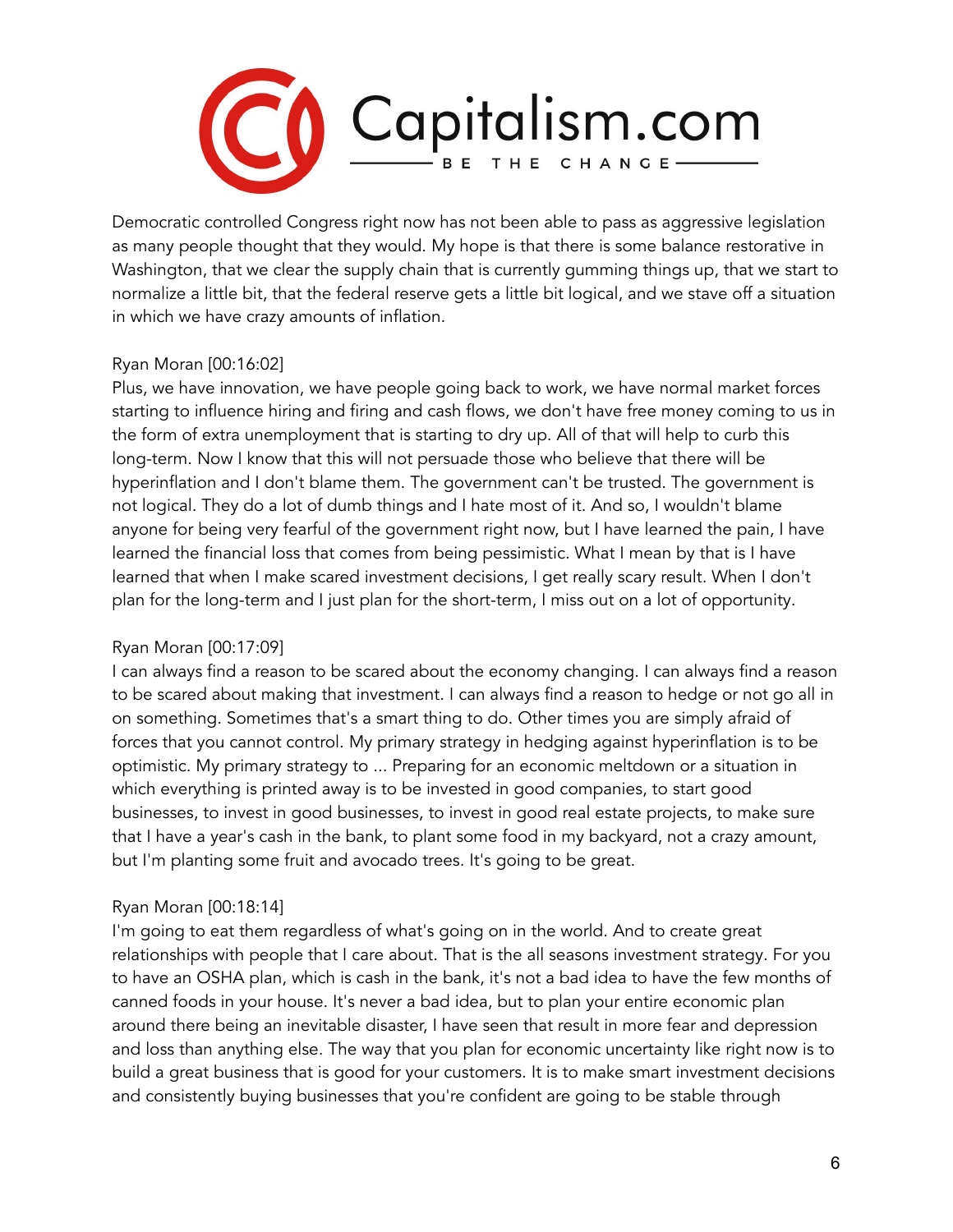

difficult economic times. Businesses are going to business, regardless of what happens in the economy.

#### Ryan Moran [00:19:17]

Customers are still going to buy things regardless of what is happening, because we all have needs no matter what is happening. It is a mistake to not participate in the economy because you're afraid of what is going to happen. If there is a major collapse, we're all going to be going through it. All of us. If there's hyperinflation, there's not a single one of us that is going to be able to avoid it. But what will get you through it is when things inflate, so does the value of the assets that you hold. Your houses, your cars, even in a time of hyperinflation, the stocks that you own, the real estate that you own, all of that goes up during a time of hyperinflation. Just like a normal market, buying assets, having a great business, selling products that people want is the plan through.

#### Ryan Moran [00:20:15]

And you can only do that if you have a calm mind. If you are able to stay calm while everybody else is losing their mind, you will make smart decisions. If you are able to keep a cool head while everybody else is freaking out, then you actually have a strategic advantage. One of the best things that you can do right now is to cultivate a calm mind, is to not pay attention to the noise, is to not get caught up in the erratic logic of most of the world, and to continue to build what you are building and to continue investing in what you're investing in and to continue serving those who you serve. It is the only way that you get through a tough time, whether it is a deflationary time or an inflationary time. I want to end with a little bit of anecdote, and this is not meant to be political, but it will be.

# Ryan Moran [00:21:17]

I have a friend who has been in the prepper market for a long time. The prepper market is he sells to people who are planning for the end of the world. He sells seeds and guns and knives, and I don't know, bulletproof vests or whatever, just planning for the end of the world. And his business always does very well when a Democrat is in the White House. Now why is that? Is it because half of the world is afraid of what's happening in Washington, DC and they're preparing for it? Republicans tend to be planners. So when there's a Democrat in the White House and they're feeling out of control, they take matters into their own hands and they start preparing for what happens in a potential collapse. The Obama administration made the prepper market explode, and it also made gun sales explode because when one side thinks that the government is going to take their guns or run up debt and inflation, the Republicans plan for that.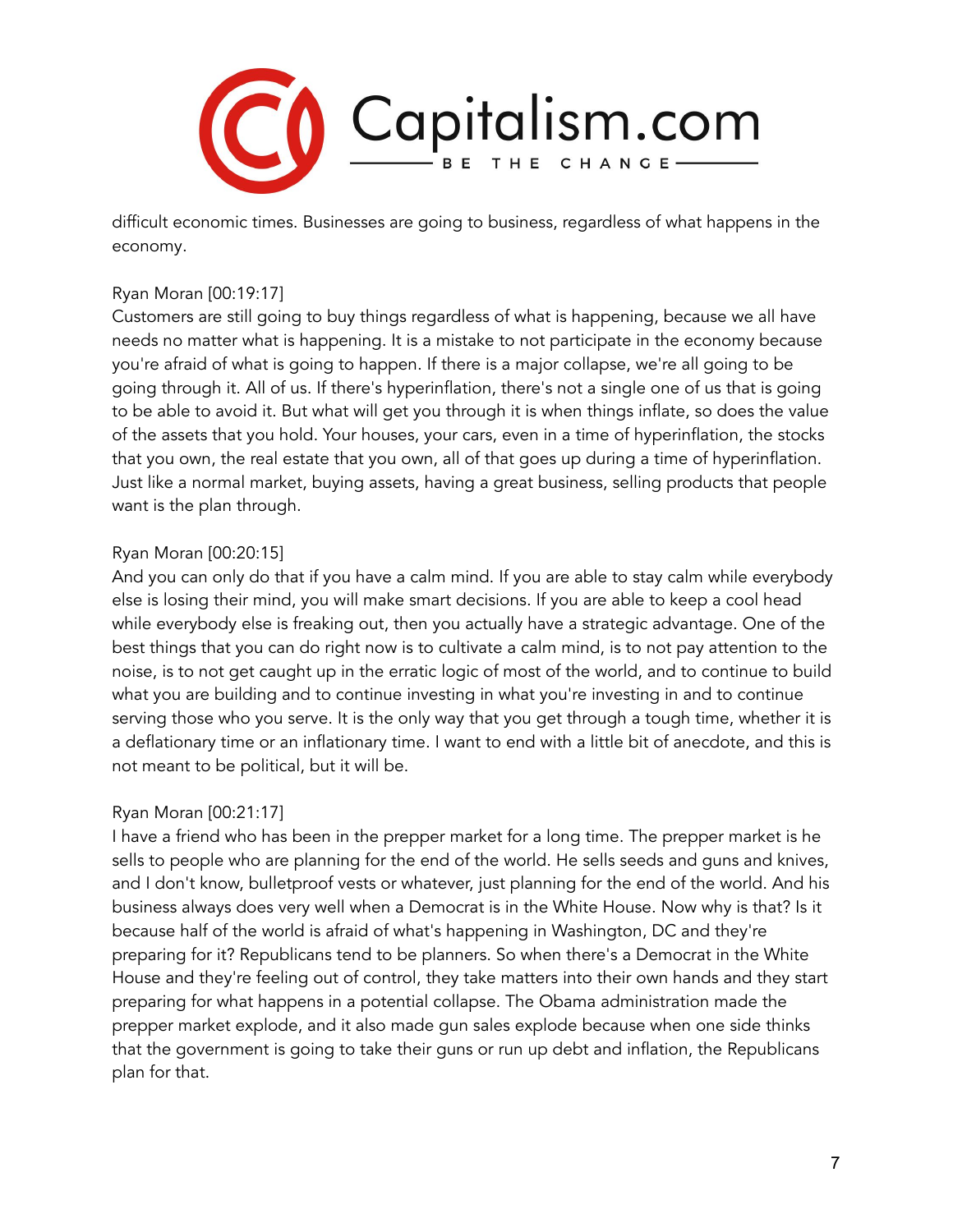

#### Ryan Moran [00:22:28]

And it makes sense why they would. That same friend told me that when Donald Trump was elected, all of a sudden his prepper market wasn't growing anymore, but something else was selling, something else was absolutely flying off the shelf, something else restored his business, brought it back to life when the prepper market just went kerplunk. And you know what it was? It was business opportunities. Why is that? Because when Donald Trump was the president, all the Republicans saw hope. They saw optimism, they saw opportunity and they started businesses and they all of a sudden started planning for a positive economic future once again. I tell you this because we are psychological creatures and the things that make us react emotionally are often out of our control. You don't control who was in the White House, but plenty of people derive their sense of security by someone like them being in the White House.

#### Ryan Moran [00:23:37]

Plenty of people feel fear when somebody that is not like them or does not represent their ideals is not in control. I would warn you against making decisions that are based on the warnings of scared people. There were scared people when Trump was president, they were scared ... There are now scared people now that Biden is President. There will be scared people, no matter who is in charge. There will always be a reason to feel out of control. There will always be a reason to be scared about the future, but those who are scared about the future rarely make decisions that build the future. Those who are responding to the temporary fears in the marketplace rarely make wise investments. They rarely plan for what life is going to look like in 5 years, because they are so worried about what's going to happen this week. If you are able to cultivate a calm mind during times when all of your peers are chaotic, you have the strategic advantage and you happen to be living in a time in which there is a ton of innovation happening.

#### Ryan Moran [00:24:47]

There is a ton of opportunity. You are early in so many markets. Ecommerce is still early. The internet is still early. Crypto is still early. NFTs are still early. There is so much opportunity. If you are only seeing the things that could take that away, you will never take advantage of those opportunities. If you realize that the market is going to change, the economy is going to change, prices are going to change, and your job is to create value for other people, you will always be wealthy. If you're feeling afraid and you're looking for a plan, you should come join us inside The One Percent. We're a community. We're looking for new opportunities together. We go to bat for each other. You should join us at [Capitalism.com/1.](https://www.capitalism.com/the-one-percent/?utm_source=CapPod&utm_medium=podcast&utm_campaign=episode) I appreciate you guys. Have a wonderful week. Talk to you soon.

Ryan Moran [00:25:40]